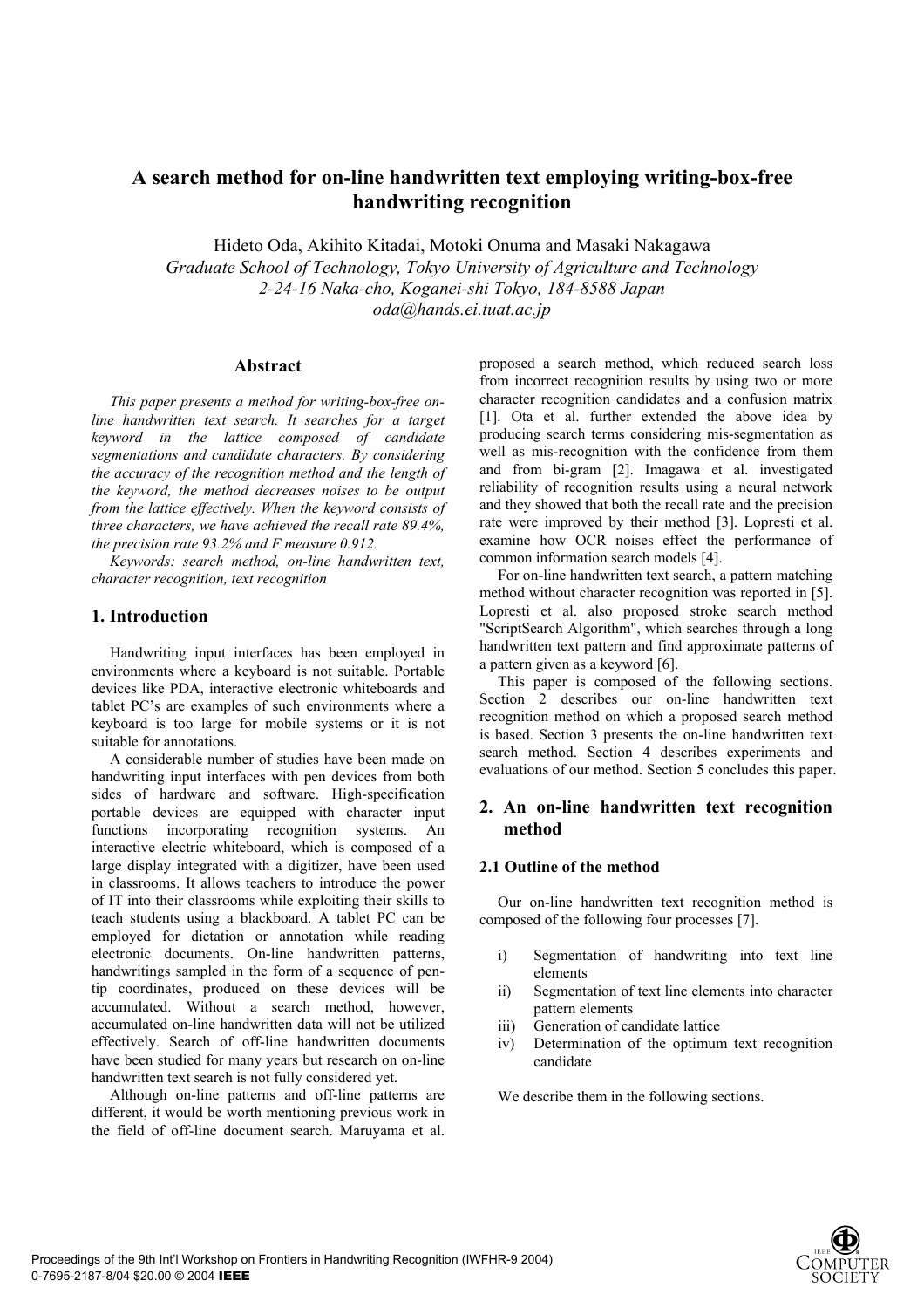## **2.2. Segmentation of handwriting into text line elements**

First, we define some terminology as follows. Character orientation designates the direction of a character from its top to bottom while line direction is used to designate the writing direction of a sequence of characters until it changes. A text line is a piece of text separated by new-line and large space and it is further divided into text line elements at the changing points of writing direction. Each text line element has its line direction. The line direction and the character orientation are independent. Our recognition system hypothetically segments a handwriting pattern into text line elements by examining geometric features of strokes and movements between pen-up and pen-down.



**Figure 1. Text line elements.** 

# **2.3. Segmentation of a text line element into character pattern elements**

A text line element consists of one or more character patterns. However, It is difficult to segment a text line element into character patterns only by geometric features and recognition results. Our on-line handwritten text recognition method over-splits a text line element into two or more partial patterns called character pattern elements. A character pattern element or a combination of two or more adjacent character pattern elements forms a character pattern. Over-split character pattern elements are merged in the process of the Viterbi search for the candidate lattice that will be described later.



**Figure 2. Character pattern elements.** 

#### **2.4. Candidate lattices**

Our on-line handwritten text recognition method hypothetically segments a text line element into character pattern elements and attempt to recognize one or more adjacent character pattern elements as a character and assign a set of candidate classes with recognition scores as shown in Fig. 3 [8]. We define a character pattern candidate as one or more adjacent character pattern elements to be recognized as a character. We assume a text line element to be a sequence of character pattern candidates. Since the segmentation is not deterministic at this stage, there are multiple ways of segmentations (defined as segmentation candidates) and multiple candidate classes (defined as character recognition candidates) assigned to each character pattern candidate so that a text line element is represented as a lattice where each node represents a character pattern candidate with possibly multiple character recognition candidates and each path represents a sequence of candidate segmentations between a previous character pattern candidate and a succeeding character pattern candidate. We call it a candidate lattice as shown in Fig. 4.

|  | Rank            | Code | Score |
|--|-----------------|------|-------|
|  | ⊿ St            | 明    | RQ1   |
|  | $\mathsf{h}$ nd | 朋    | 873   |
|  | rdي             | 88   | 860   |
|  |                 |      |       |

**Figure 3. Recognition candidate classes.** 

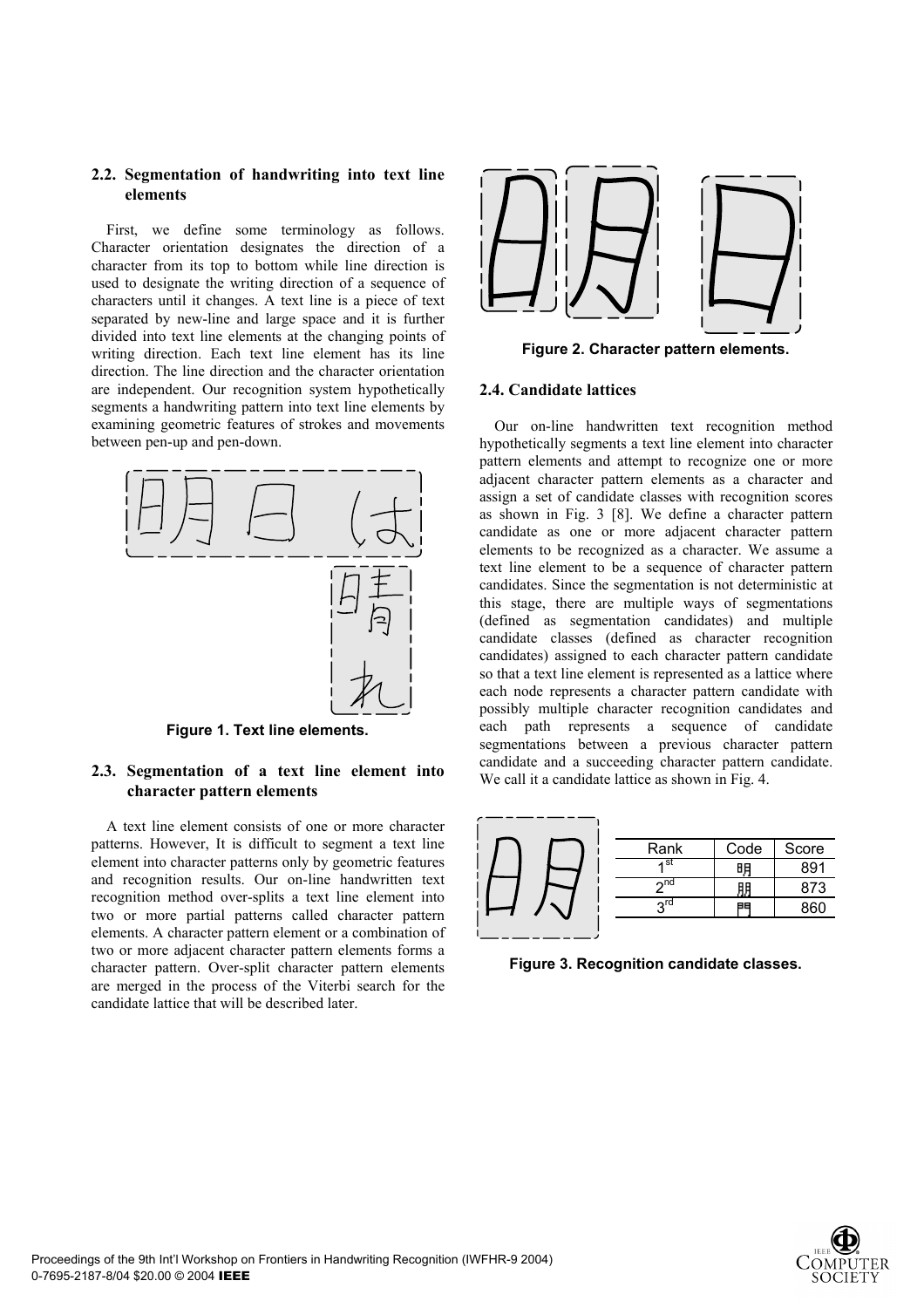

**Figure 4. Candidate lattice.** 

## **2.5. Determination of the optimum text recognition candidate**

Our on-line handwritten text recognition method calculates an evaluation score for each path in the candidate lattice for a text line element from the likelihood composed of character segmentation, character recognition, character pattern structure and context.

A sequence of character recognition candidates in the candidate lattice with the highest evaluation score is the recognition result. We search the candidate lattice using the Viterbi search.



**lattice.** 

# **3. Keyword search method**

#### **3.1. An overview of the search method**

We propose a full-text search method for locating a keyword in on-line handwritten text patterns produced in free format without imposing any constraint of writing boxes, grids or baselines. Here the problem is that the keyword may be presented from a keyboard as character codes while handwritten text patterns are on-line patterns rather than a sequence of character codes. Senda et al. proposed a search method for on-line handwritten text patterns by a keyword in the form of on-line patterns. In this case, pattern matching is the method for search [5]. This method does not need a character recognition engine and it is language independent but the search reliability may not be high enough. Search efficiency may also be degraded due to the pattern matching employed. Moreover, if the search keyword is input form a keyboard, its on-line handwritten pattern must be produced virtually and compared with on-line handwritten text patterns.

On the other hand, we can consider a search method to on-line handwritten text recognition results, i.e., a sequence of character codes, but incorrect recognition results would cause search losses. We propose a search method by a keyword with taking mis-recognition into account, which searches into the candidate lattice generated from the recognition process. The candidate lattice can be generated when the on-line handwritten patterns are saved in a database so that it does not incur its recognition time when the keyword is searched. Since we search into the candidate lattice, we could reduce search losses by considering 2nd, 3rd and n-th character recognition candidates.



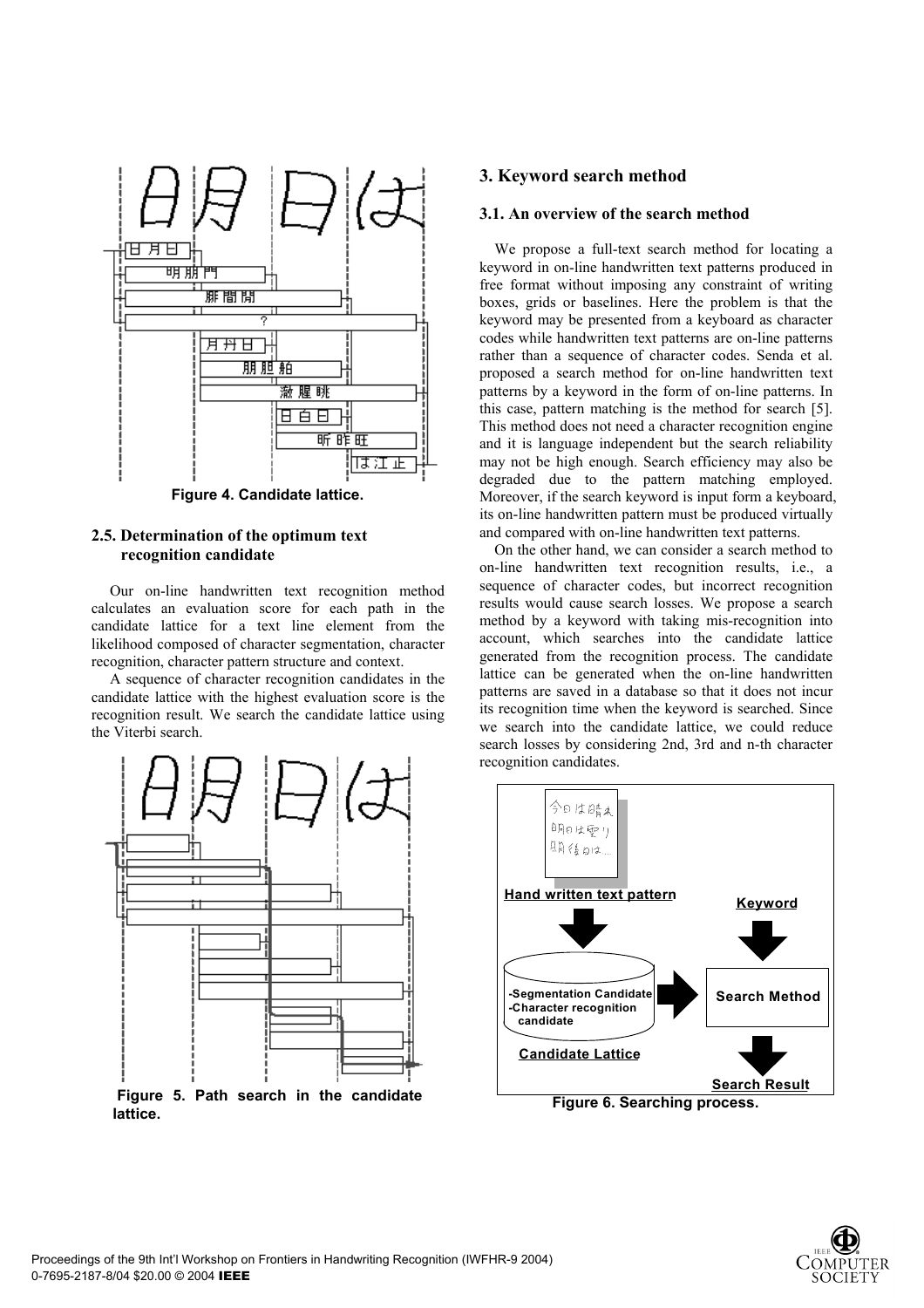## **3.2. Reduction of search noises and an amount of calculation**

Among possible paths in a candidate lattice, only a single path is the correct answer and others are noises. Therefore, it is important for the search method into the candidate lattice to reduce the amount of computation and search noises.

We could use the Viterbi search for searching into the candidate lattice. In addition, we could reduce the amount of computation and search noises by pruning segmentation and character recognition candidates having low evaluation scores. We will describe this in more detail in section 3.3.

#### **3.3. Criterions for reduction of recognition results**

We propose two ways of pruning character recognition candidates in every node in order to reduce the amount of computation and search noises.

- i) Pruning of character recognition candidates whose ranks in character recognition are below the threshold  $Tr$
- ii) Pruning of character recognition candidates whose recognition scores are below the threshold score "Ts".

We will use the term "candidate pruning threshold" to refer to Tr and Ts.

In addition to the above, we could employ the evaluation of character pattern sizes in the process of generating the candidate lattice without having less promising branches or pruning unlikely nodes by the context process, but they remain to be implemented in the next step.

#### **3.4. Criterions for evaluation**

We evaluate the search method by counting the F measure. The F measure is defined by the formula (1).

$$
F = \frac{2}{\frac{1}{R} + \frac{1}{P}}
$$
 (1)

In the formula  $(1)$ , R is recall, P is precision and they are expressed by the formula (2)-(3).

The recall rate represents tolerance to search losses, while the precision rate represents tolerance to search noises. We evaluate the overall performance of the search method in terms of the F measure.

The number of the information which  
\n
$$
R = \frac{\text{conformed}}{\text{The number of conformable information in}}
$$
\n(2)  
\nthe search target  
\nThe number of the information which  
\n
$$
P = \frac{\text{conformed}}{\text{conformed}}
$$
\n(3)

The number of the searched information

## **3.5. Length of the search keyword and candidate pruning threshold**

We can calculate the optimal candidate pruning threshold Tr or Ts by employing a sufficient number of training sets.

We assume that the optimal candidate pruning threshold may vary depending on the length of a search keyword. This is because the probability of search loss by incorrect recognition is high when a search keyword is long; on the other hand, the probability of search noise by incorrect recognition is high when a search keyword is short.

## **4. Experiment and evaluation**

#### **4.1. A database used for experiments**

We employ the database "TUAT Nakagawa Lab. HANDS-kuchibue d97 06" (hereafter, we call it Kuchibue) in the experiment and evaluation for the search method. Kuchibue is a set of on-line handwritten text patterns written by 120 participants with each composed of 11,962 character patterns written by a single participant (10,152 character patterns in meaningful context, 1,810 character patterns without context) [9]. Participants wrote characters in a sequence of writing boxes one by one in each box on a LCD-integrated tablet. This is the style that we prepare text on manuscript papers. We made 113 virtually writing-box-free on-line handwritten text patterns by throwing away the box information from on-line handwritten text patterns. Writing-box-free on-line handwritten text patterns thus created may have different features from actual on-line writing-box-free handwritten text patterns. However, There is no writing-box-free on-line handwritten text pattern database compatible with the scale of Kuchibue. Therefore, this is the first step to evaluate the search method. We use 57 sets including 578,664 character patterns as training sets and 56 sets of 568,512 patterns as testing sets.

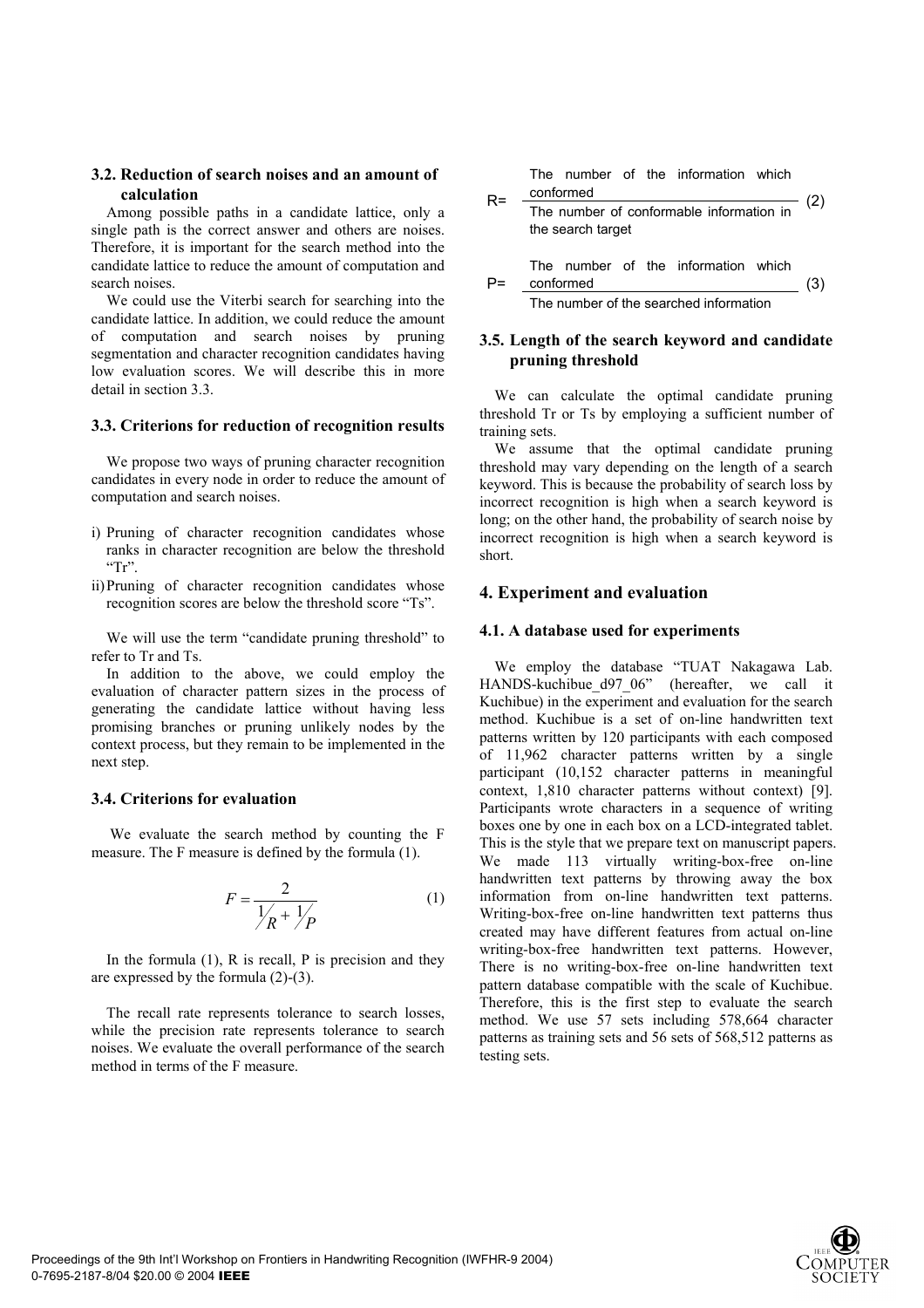## **4.2. Generation of a candidate lattice**

We generated a candidate lattice for each set of on-line handwritten text patterns. It takes about four minutes to generate a lattice for each set on a Pentium IV 3.06 GHz processor with 512MB RAM. A candidate lattice generated for each set occupies about 10 MB while the size of each set is about 4 MB, both without compression. These sizes can vary depending on implementation but we consider that the size of the candidate lattice is not too large compared with that of on-line handwritten text patterns.

## **4.3. Setting candidate pruning threshold**

We obtained Tr and Ts, which bring the highest F measure from the experiment of searching keywords into the whole 57 training sets. We tested 1,000 kinds of search keywords for every length of two, three and four characters. Figure 7 to Figure 9 show the F measure to each length of the search keyword.



**Figure 7. Relationship between recall rate and precision rate (Keyword of 2 characters)** 







**Figure 9. Relationship between recall rate and precision rate (keyword of 4 characters).** 

We can draw the following conclusions from the experiment.

- There is a trade-off between the recall rate and the precision rate.
- The recall rate increases while the precision rate decreases, as the search keyword becomes longer.
- The F measure with Ts is higher than the F measure with Tr for all the lengths of the search keyword.

Table 1 and Table 2 show the candidate pruning threshold, the recall rate and the precision rate when the F measure is the highest for each length of the keyword.

## **Table 1. Candidate pruning threshold Tr and training result.**

| Lenath | Rank            | Recall | Precision | F measure |
|--------|-----------------|--------|-----------|-----------|
|        | ∩∩ת             | 84.8%  | 65.8%     | 0.741     |
| 3      | rd ج            | 86.9%  | 85.9%     | 0.864     |
|        | 6 <sup>th</sup> | 88.3%  | 93.0%     | 0.906     |

| Table 2. Candidate pruning threshold Ts |  |  |
|-----------------------------------------|--|--|
| and training result.                    |  |  |

| Length | Score | Recall | Precision | F Measure |
|--------|-------|--------|-----------|-----------|
|        | 820   | 79.9%  | 75.0%     | 0.774     |
|        | 771   | 86.1%  | 88.4%     | 0.872     |
|        | 687   | 88.5%  | 94.2%     | 0.912     |

#### **4.4. Evaluation results**

We obtained the F measure in the evaluation of searching into the whole testing sets by using the candidate pruning thresholds obtained in the previous experiment. We used the same search keywords as the previous experiment in the chapter 4.3. Table 3 and Table 4 show results.